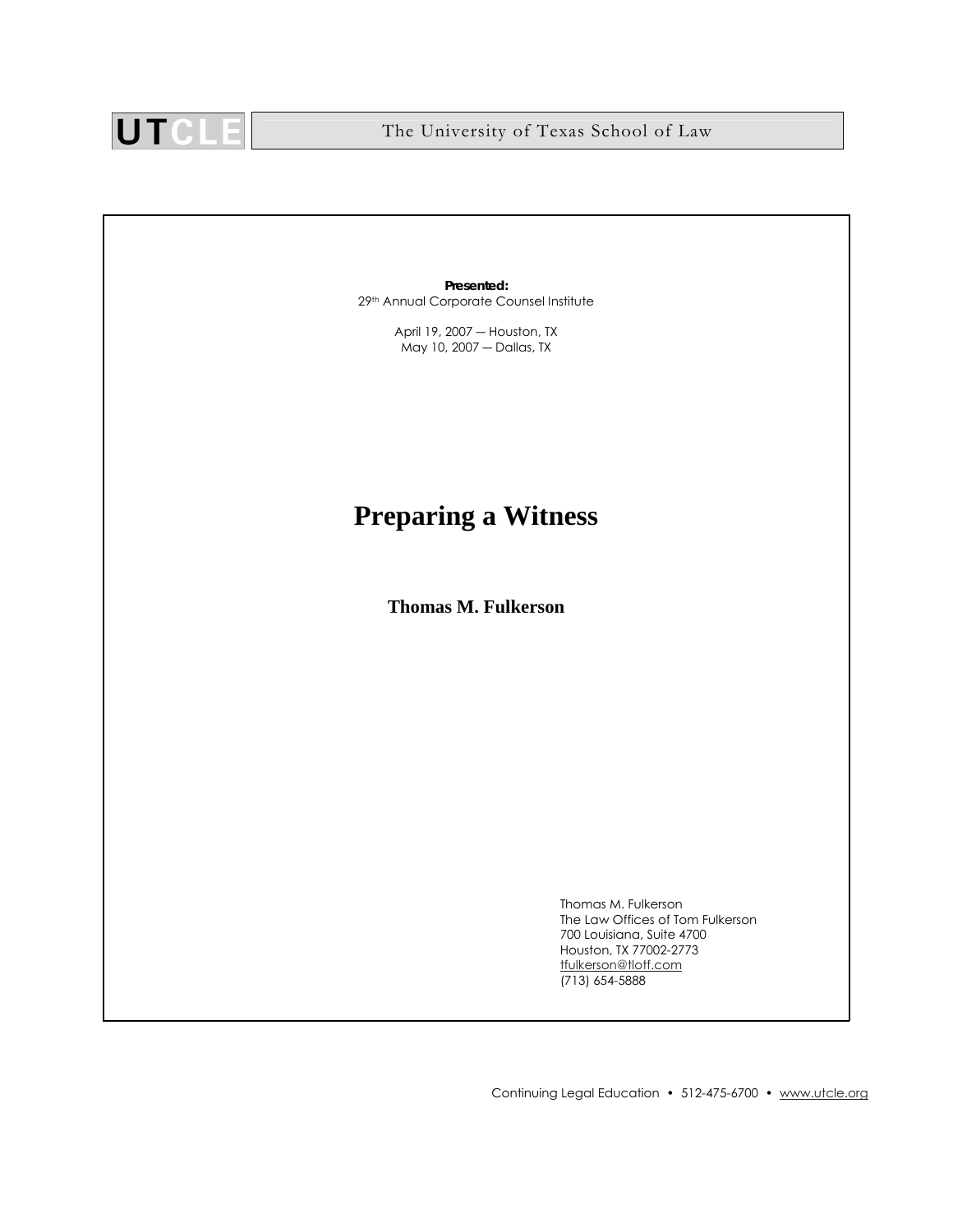## **PREPARING A WITNESS**

INTRODUCTION AND OBJECTIVE: The overall objective and purpose of the program is to provide a "best practices" guide to witness preparation for deposition or trial testimony, within the guidelines provided by the ethical canons and Texas rules of procedure.

- I. Many see the production of witnesses like a trip to the dentist. Why is witness preparation so difficult and so stressful for both the witness and all counsel concerned with the process?
	- A. Neither the lawyers or the witness are in control. Many of us have attained our positions in part by asserting control over our environment and mastering it. The deposition process, however, does not permit this degree of control. Once the witness begins answering questions, particularly in localities like Texas that severely limit what a lawyer defending a deposition can do, he is largely on his own.
	- B. We are haunted by "old saws" expressing the futility of deposition preparation. We are told from the beginning of our legal careers that you "cannot win a case during depositions, but you can lose it." Great! Now we have a task with no upside and only downside. These old saws are then too often reflected in onedirectional client expectations: the witness is a "good guy" so the "lawyers" must have messed up the process.
	- C. Preparation is often done inefficiently and too much time is spent on it, leading clients to conclude that it is too great a diversion from their "real" work on behalf of themselves or the company.
- II. What are the essentials of "pain free" witness preparation? After preparing more than 500 witnesses for deposition and watching the reaction of both the witness and client to the process, several keys to successful witness preparation have become apparent.
	- A. You must set reasonable **goals** for the deposition based upon the client's **decisions** and ensure that the **client's expectations** are consistent with those goals.
	- B. The session(s) must be **efficient** and **focused** on the job that the witness will have to do. Avoid wasted time by having a very clear game plan for the witness role, the "hot button" issues and their treatment.
	- C. The witness must be made to understand the **rules of the road** and how they apply to both preparation and the deposition itself.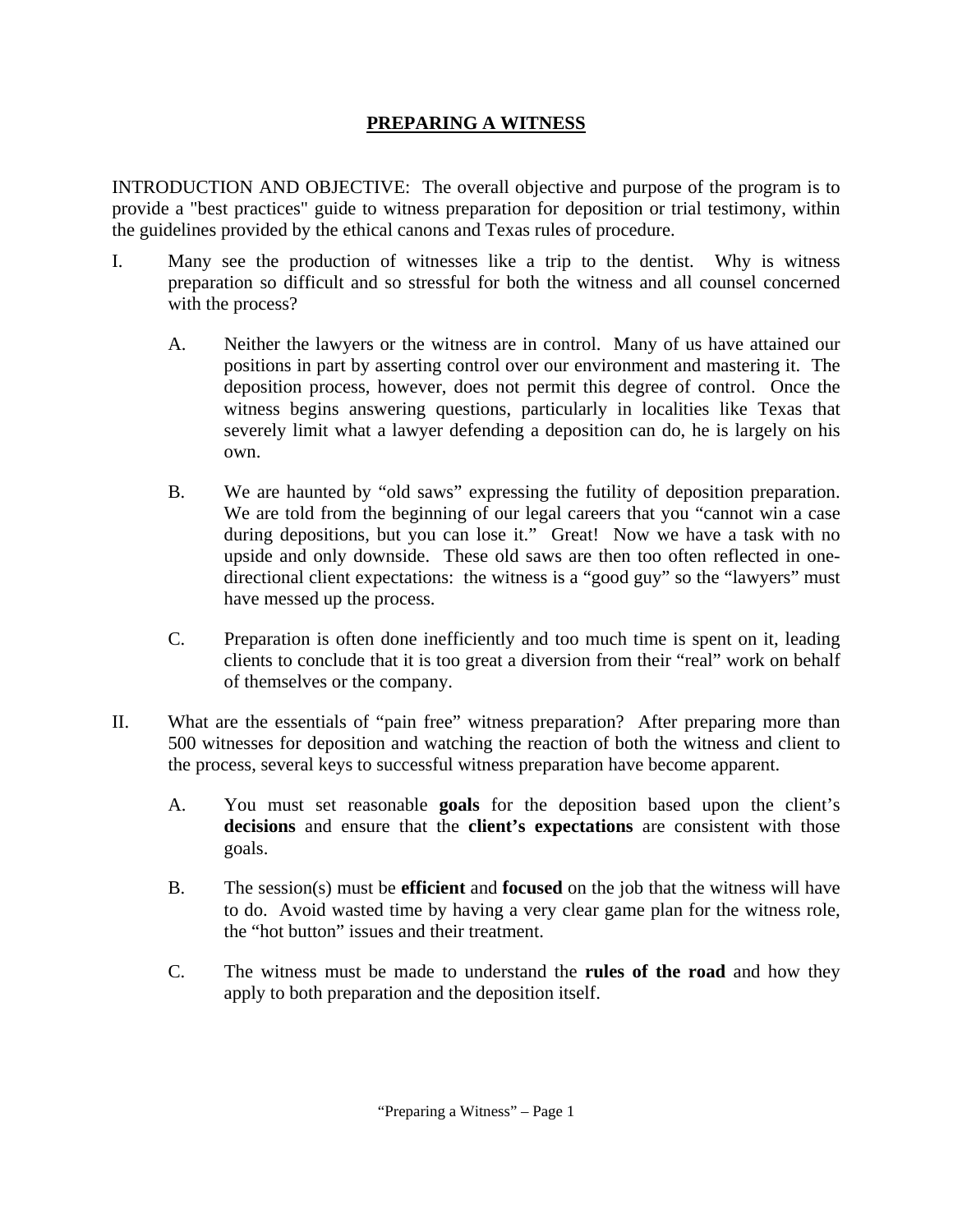- D. You must have the witness' **time** and **attention**. This sounds as basic as the instruction to "just meet the ball with the bat," but as with that baseball-related admonition, the devil is in the details.
- E. The witness must **practice precisely the functions he will have to carry out in the deposition**. Decide in advance if this is a witness who will require two hours of preparation or several days of preparation and plan accordingly.

All of these general guidelines are explained in greater detail in sections III through VII below.

- III. Developing substantive and procedural goals and living with the byproduct—client expectations.
	- A. Generic goals for any witness. Goals for witness preparation fall into two categories—subject matter and procedural. Subject matter goals describe *what*  the witness will say; procedural goals describe *how* the witness will say them.
	- B. Deciding on realistic **subject matter goals** is essential to good witness preparation. When counsel and the client fail to make key substantive decisions early in the preparation process, the result is ambiguity for the witness and counsel about the witness' role. When testimony is being taken under oath, uncertainty is poisonous because the witness may fail to give important helpful testimony or may give inaccurate or even dishonest testimony because he feels he is being forced to speak outside of his role or is being forced to take an essentially indefensible position. Worse still, the witness may appear evasive, even though he fully understands the situation and would otherwise feel free to answer.
		- 1. Assess the case early so that the "basic story" of the case is developed, agreed to and understood by everyone associated with the case. If the basic story line doesn't work (*i.e.*, fit the facts and be jury-ready), fix it. Ideally, the basic storyline of a case should be simple, appealing and easy to state in a positive way. For example: not "we didn't steal trade secrets from their data room," but rather "we found these great producing properties because of our own hard work and because we were willing to take risks our opponent wouldn't take. They now want to gain in the courthouse what they were unwilling to try for in the real world." The single most difficult facet of this process is recognizing and developing a suitable plan to deal with bad decisions or troubling documents that are inconsistent with your theory of the case. At the earliest portion of the case, these major headwaters issues may require remedy, even by substantive concessions or changes in the client's real world position. The client should be advised of these "problems" and the risks attendant to them early so that they can decide if they wish to aggressively deal with them or to instead "ride out the storm" throughout the pretrial procedure. At a minimum, clients should not expect that witness preparation alone,

"Preparing a Witness" – Page 2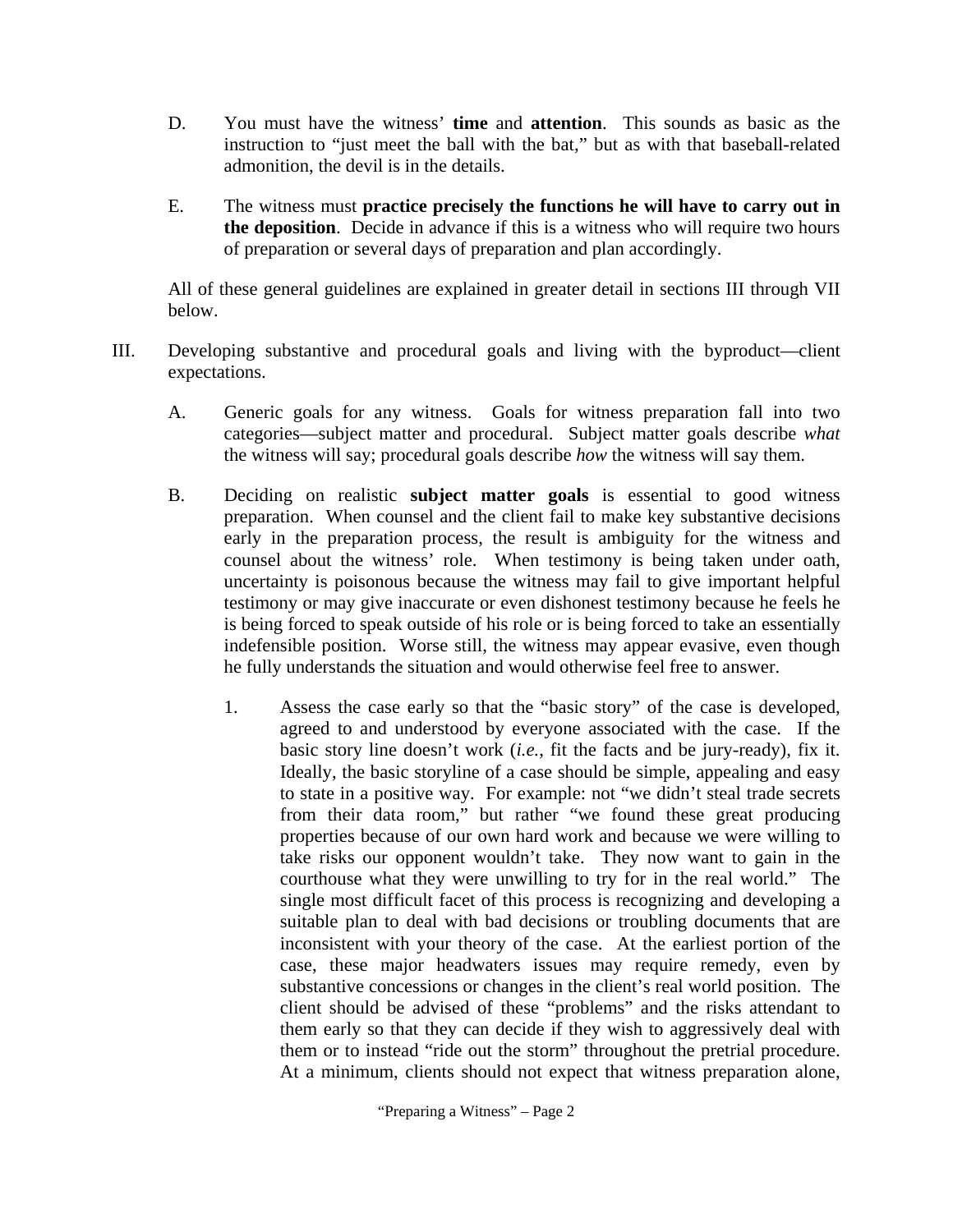however capable and careful, will bail them out of major substantive problems.

- 2. Decide which witnesses are necessary to tell the essential story. By listing trial witnesses early in the case and giving them a rough order of priority, you can clarify each witness' role.
- 3. Decide how to deal with bad facts and bad documents. In many cases, how you deal with difficult facts or bad documents spells the difference between success and failure. To deal with bad documents or bad behavior, the client must fundamentally decide between two options: (1) embrace and explain/justify the behavior or documents, or (2) divorce from the behavior or documents. Vacillating between these largely polar opposites, a tempting option to any client having difficulty deciding its path, is a recipe for disaster. One option that has not been included here is "burial" of the bad facts or behavior under claims of privilege. Even where this tactic is possible, and it rarely is appropriate under privilege law, and it is wrong and you shouldn't do it.
- C. Procedural goals every preparer should have. Jury research parallels our common experience and dictates how we prepare witnesses. The reams of research that have been done on how juries react to witnesses confirm many of our "seat of the pants" notions about what makes a witness credible and effective.
	- 1. Even neutral witnesses are surprisingly fallible, and juries have great difficulty filtering their testimony. PATRICK WALL, EYEWITNESS IDENTIFICATION IN CRIMINAL CASES (1965); Gary Wells, R. Lindsay & T. Feguson, *Accuracy, Confidence and Juror Perceptions in Eyewitness Identification*, 64 J. APPL. PSYCHOLOGY 440 (1979).
	- 2. Juries rely on simple stories or analogies to filter evidence. Researchers like to say that juries employ "heuristic principles" to reduce complex tasks to simpler and more manageable judgmental operations. C. Jolls, C. Sunstein & R. Thaler, *A Behavioral Approach to Law and Economics*, 50 STANFORD L. REV. 1471, 1477 (1998). Although these "heuristic principles" permit more comfortable decision making, they frequently induce mental shortcuts and erroneous judgments. *Id.* For the experienced trial lawyer and witness preparer, these heuristic principles evolve into "basic storylines" that the client must be prepared to carry forward in order to appeal to the jury's basic sense of right and wrong.
	- 3. Differences in presentation make enormous differences in the acceptance of testimony—*whether a witness is telling the truth or not*. While the essential storyline of a case most often dictates whether a fact finder *wants* to believe a witness, the person's demeanor tends to dictate *whether* the testimony will be accepted. Psychological studies have consistently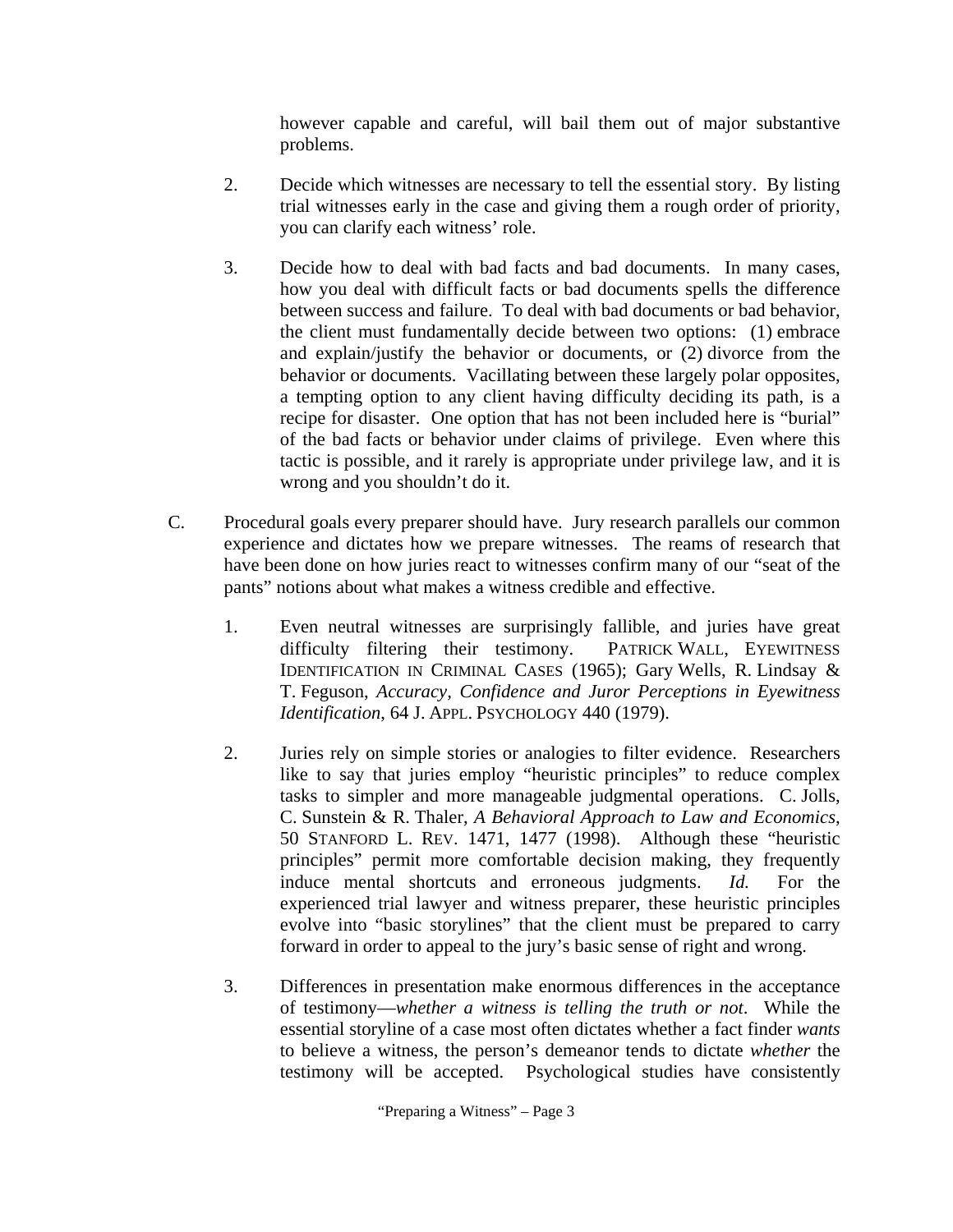illustrated that both experts (police officers, child services workers, etc.) and laymen accept common cues to indicate deception. Par Granhab & Aldert Vrij, Deception Detection, in PSYCHOLOGY AND LAW: AN EMPIRICAL PERSPECTIVE 70 (Neil Brewer & Kipling Williams ed., The Guilford Press 2005). Surprisingly, both professionals and lay persons misuse or mistake cues as indicators of deception when none is actually present. *Id.* Regardless of the accuracy with which they use verbal and non-verbal cues, however, jurors *believe* that they are extremely accurate in their perceptions of veracity. *Id. See, also,* DePaulo, Lindsay & Malone, *Cues to Deception*, 129 PSYCH. BULL. 74 (2003) (also listing over 100 experimentally studied demeanor cues).

- 4. Common jury perceptions of reliability dictate the procedural goals of witness preparation. Juries want witnesses who will:
	- a. "look them in the eye";
	- b. be polite, open and friendly;
	- c. answer the question rather than "running from the truth";
	- d. "tell the truth even though it hurts them"; and
	- e. "take responsibility for their own actions."
- 5. Our experience mirrors these research findings. The vast majority of cases tried or arbitrated are won or lost on the few basic facts that create the jury's storyline. The remaining facts are selected or rejected by the jury to conform to that story. The worst "runaway" verdicts we have encountered arose from a combination of bad facts and witnesses who were either clearly untruthful or who ran from obvious conclusions because they have been told to hew to a particular party line. On the other hand, our experience has been that juries do not punish people or companies whose people they *like and respect*.
- IV. There are "rules of the road" that both witnesses and preparers must understand. Both the witness and his counsel operate under significant legal and ethical restrictions in connection with deposition conduct and preparation.
	- A. To understand the rules of the road, the witness first needs to understand the basic nuts and bolts of a deposition. Unlike the preparer, unless the witness is a seasoned expert or executive who has attended many depositions, he is likely to be totally unfamiliar with the deposition process. The preparer's job is to walk him through the process on a step-by-step basis, leaving nothing to chance. By familiarizing the witness with even the most basic concepts (where you sit, where opposing counsel sits, where the court reporter sits, what the reporter does, do you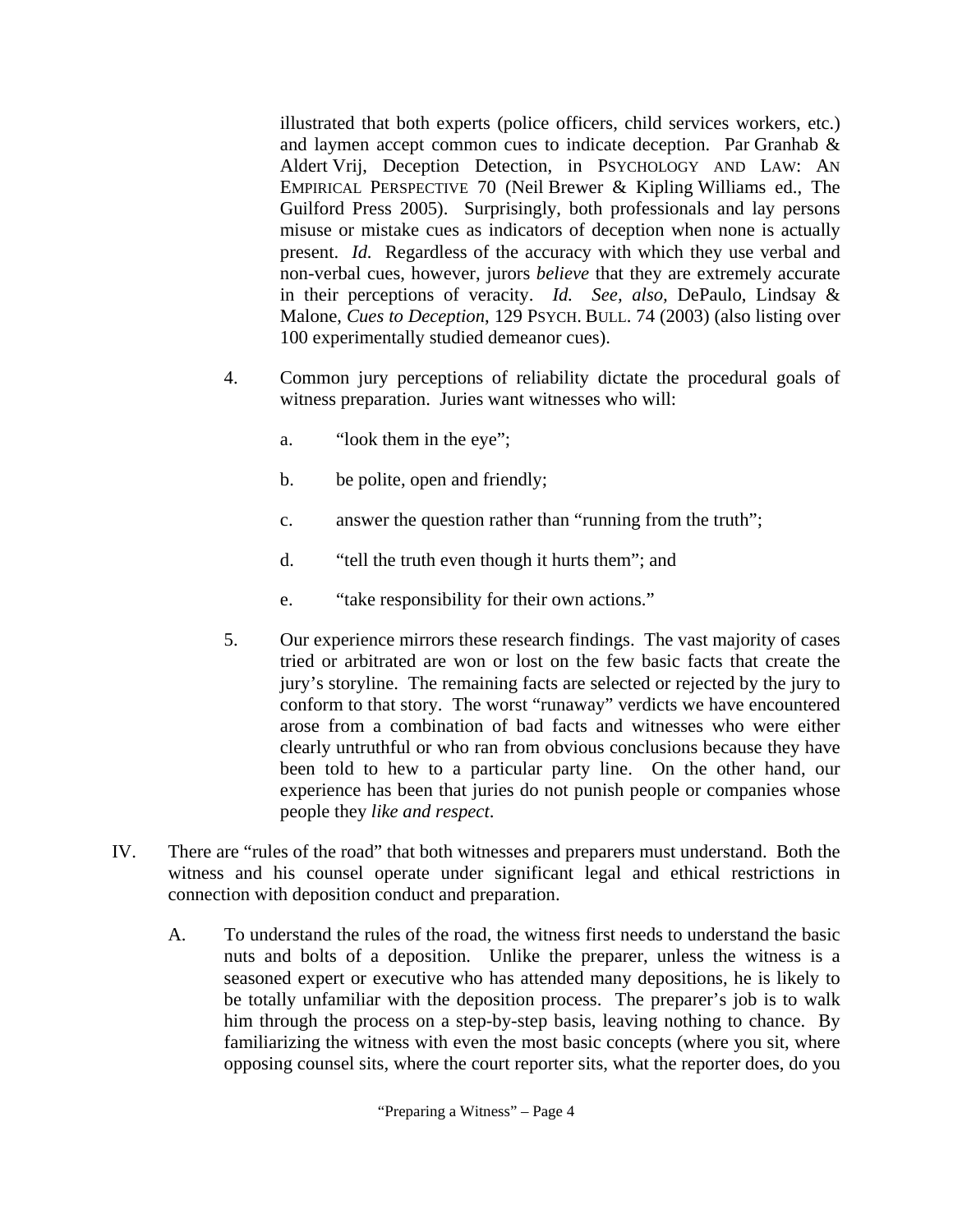have a chance to read the transcript for accuracy?, can you ask questions?, how long the deposition lasts, can you take breaks?, etc.), you seriously reduce the stress that your witness is operating under. This basic advice alone is insufficient to put the witness at ease, but it is a virtual guarantee that if you do not cover these basics, your witness will not be as comfortable or effective as she could be.

- B. Rule One that every witness should understand is that he is obligated to tell the truth and that the failure to do so can result in substantial personal liability. Rule One does not mean that a witness should not be aggressively prepared—your witnesses should understand the client's position and be prepared both to defend it and to anticipate and diffuse efforts to confuse the issue or negate your position. Nor is it suggested that this be the first item mentioned so as to make an already tense witness more so. Rather, the principle should be demonstrated practically, in the study sessions in which the lawyer and witness ascertain what the true facts are and what role the witness might have in explaining them.
	- 1. The corollary to Rule One is that the lawyer is forsworn to avoid perpetrating known falsehoods or from helping others to do so. A host of ethical rules come into play in connection with the preparation and presentation of a witness for deposition. The listing in this paper should not be seen as exhaustive, but rather contains some of the more important and commonly applicable rules.
	- 2. Improper interference with the truth-finding process. Rule 3.04 of the Texas Disciplinary Rules of Professional Conduct ("TDRPC") is entitled "Fairness in Adjudicatory Proceedings." As the name implies, these rules are designed to ensure that the essential fact-finding or truth-finding function of the court system is not corrupted by counsel or others. TDRPC 3.04(a) starts by precluding any counsel from "unlawfully obstructing" another's access to evidence. Some aspects of the rule are crystal clear, while others involve judgment calls. It is crystal clear that attorneys and their witnesses may not unlawfully alter, destroy or conceal a document or other material. The use of the word "unlawfully" obviously means to import from both the civil and criminal law the concepts of intent and knowledge of the implications of the destruction or concealment. The question of concealment is only slightly more obtuse. Both federal and Texas Rules of Civil Procedure have well-defined methods of stating and preserving privileges such as the attorney-client, work-product or peer-review privileges. All of these procedures rely on an elemental level on the good faith of the asserting party. While judgment calls (even doubtful or aggressive ones) are routinely given the benefit of a doubt, the use of outright baseless objections to production based upon false claims of privilege subject the violator to sanctions, up to and including dismissal of his claim or defense.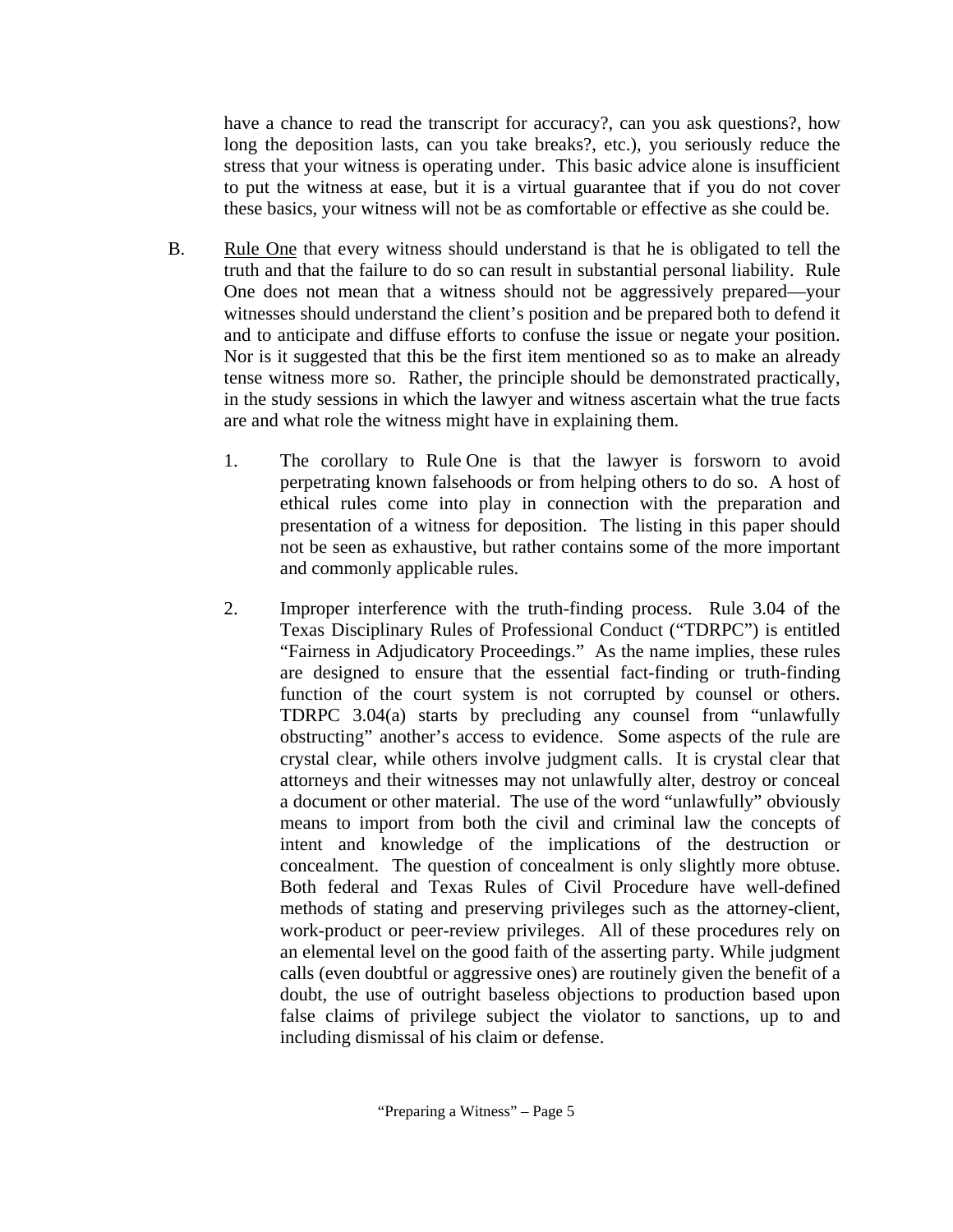- 3. TDRPC 3.04(b) prohibits counsel from encouraging the creation or presentation of false evidence or testimony. Clearly, attorneys are not to "counsel or assist a witness to testify falsely." This subsection of the rule makes it clear that this result may be accomplished by any means and that the rule is designed to preclude the use of all of them. Utilizing "contingent fees" for witnesses or paying unreasonably high compensation for the witness' time to accomplish the same result is also prohibited.
- 4. TDRPC 3.03(a)(5) precludes counsel from offering or using evidence that the lawyer knows to be false. Every lawyer will be faced with a client at some point in her career who offers to give false or misleading testimony. This rule, as well as Rule 3.03(b), prohibit the practice and describe counsel's duties when faced with the problem. Counsel is first obligated to engage in a "good faith" effort to use persuasion to convince the witness to testify truthfully. Should this advice be rejected, counsel is required not to "offer" that evidence—*i.e.*, to use it in an adjudicatory proceeding, *regardless of the client's wishes*. *See* TDRPC 3.03, comment 6. Should counsel's persuasive efforts be insufficient, she is to ask the client to permit her to correct or withdraw the false testimony once it is given. Should these steps prove inadequate, counsel is commanded to take "remedial measures," including "disclosure of the true facts." *Id.,*  TDRPC 3.03(b)*.* The obligation to take remedial steps continues until they are no longer "reasonably possible." TDRPC 3.03(c). The timing and scope of remedial measures to be undertaken vary considerably, depending upon whether the false testimony is "to be" proffered or has already been proffered. *See* TDRPC 3.03, comments 6, 7.
- C. Rule Two: Once the deposition commences, it is largely "hands off." Years of suggestive answers by counsel defending depositions, followed by the inevitable recriminations and motions, have led both the federal and state courts to adopt rules of conduct for the defense of depositions that place a premium on advance preparation. They also mean that thorough advanced preparation is all the more critical.
	- 1. Federal: Federal Rule of Civil Procedure 30(c) and local rules requiring "hands off" procedures. While the concept of ensuring that truth is determined by the witness' testimony rather than by testimony of counsel has long been a stated goal, the effort to obtain that goal picked up steam with the seminal decision in *In re San Juan Dupont Plaza Hotel Fire Lit.*, 117 F.R.D. 30 (D.P.R. 1987). While Federal Rule of Civil Procedure 30(c) merely provides that depositions "may proceed as permitted at trial," leaving bad behavior to be dealt with on a post-facto basis through sanctions motions, the court in *In re San Juan Hotel Fire* grew tired of the bickering and directed answers by counsel for the defense. It therefore imposed upon them strict regulations concerning what could be said in the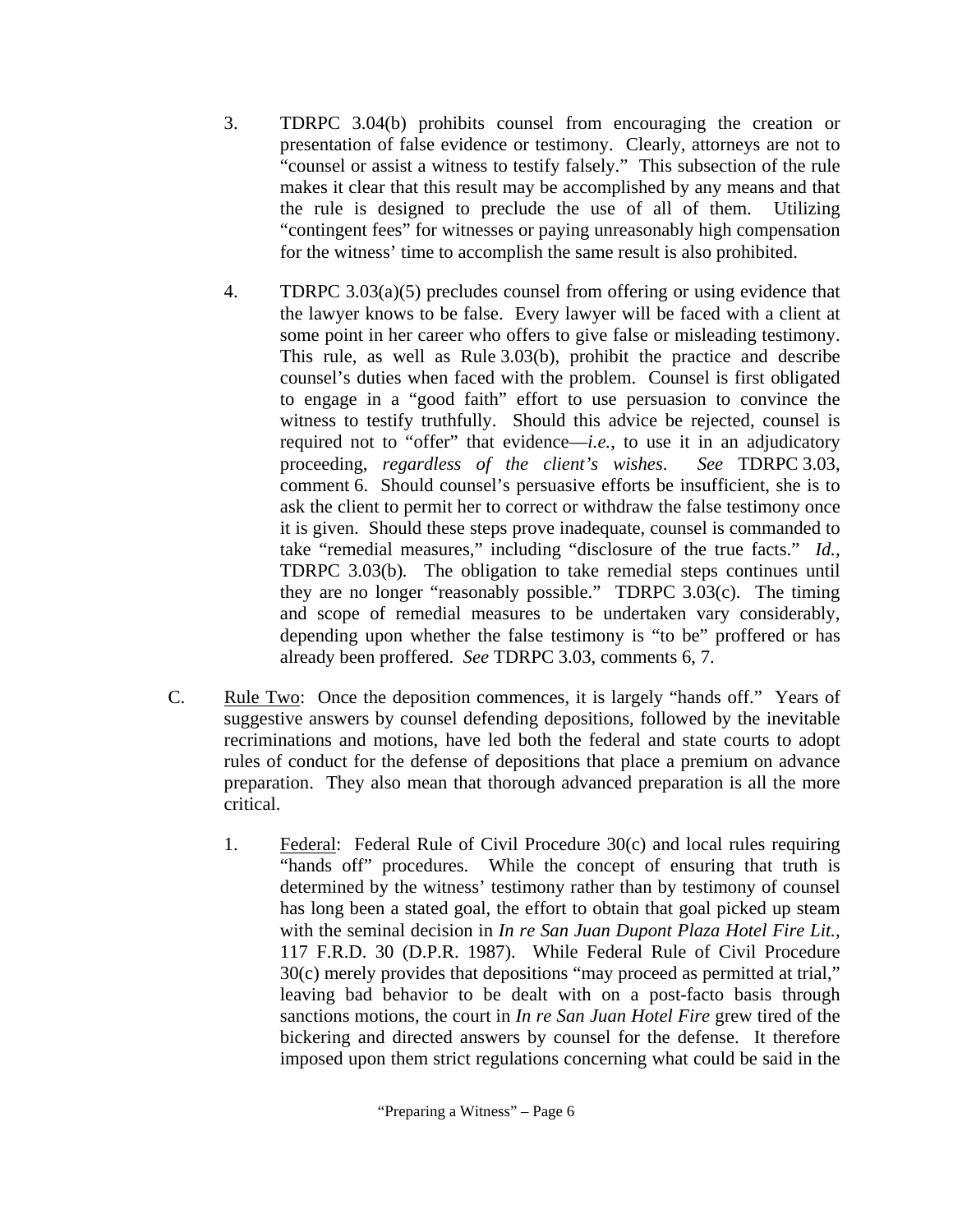deposition. The decision in *In re San Juan Hotel Fire* tapped a current of judicial dissatisfaction with the deposition process, leading many district courts to pass local rules restricting in-deposition coaching. For example, Rule CV-30(b) of the Local Rules of the United States District Court for the Western District of Texas mimics both Texas Rule of Civil Procedure 199.5(d) and the *In re San Juan Hotel Fire* decision.

- 2. Texas: Texas Rule of Civil Procedure 199.5(d) and (f) govern behavior in an oral deposition. Only two years after the decision in *In Re San Juan Hotel Fire*, the Texas Supreme Court adopted forceful rules of deposition conduct. Under these rules:
	- a. Private conferences may occur in the deposition only for the purpose of invoking privilege.
	- b. Private conferences may otherwise be held only during "agreed recesses and adjournments."
	- c. Only two objections to questions (other than the invocation of privilege) are permitted: (1) objection—leading and (2) objection to form.
	- d. Only one objection is permitted to an answer—that it is nonresponsive.
	- e. Argumentative or suggestive objections are prohibited.
	- f. Attorneys may instruct their witnesses not to answer only:
		- to preserve a privilege or
		- if the question is so inherently misleading that any answer would be misleading.
- V. How do we conduct witness preparation efficiently?
	- A. Understand what is going on in the witness' head as he begins to prepare.
		- 1. He is intimidated by the deposition process and lawyers whom he feels are "trying to trick him."
		- 2. He is afraid of screwing up and making himself or the company look bad.
		- 3. He is annoyed that he has to take time out of the "real world" to deal with "this B.S." (a condition linearly connected to the height of the employee's position with the company).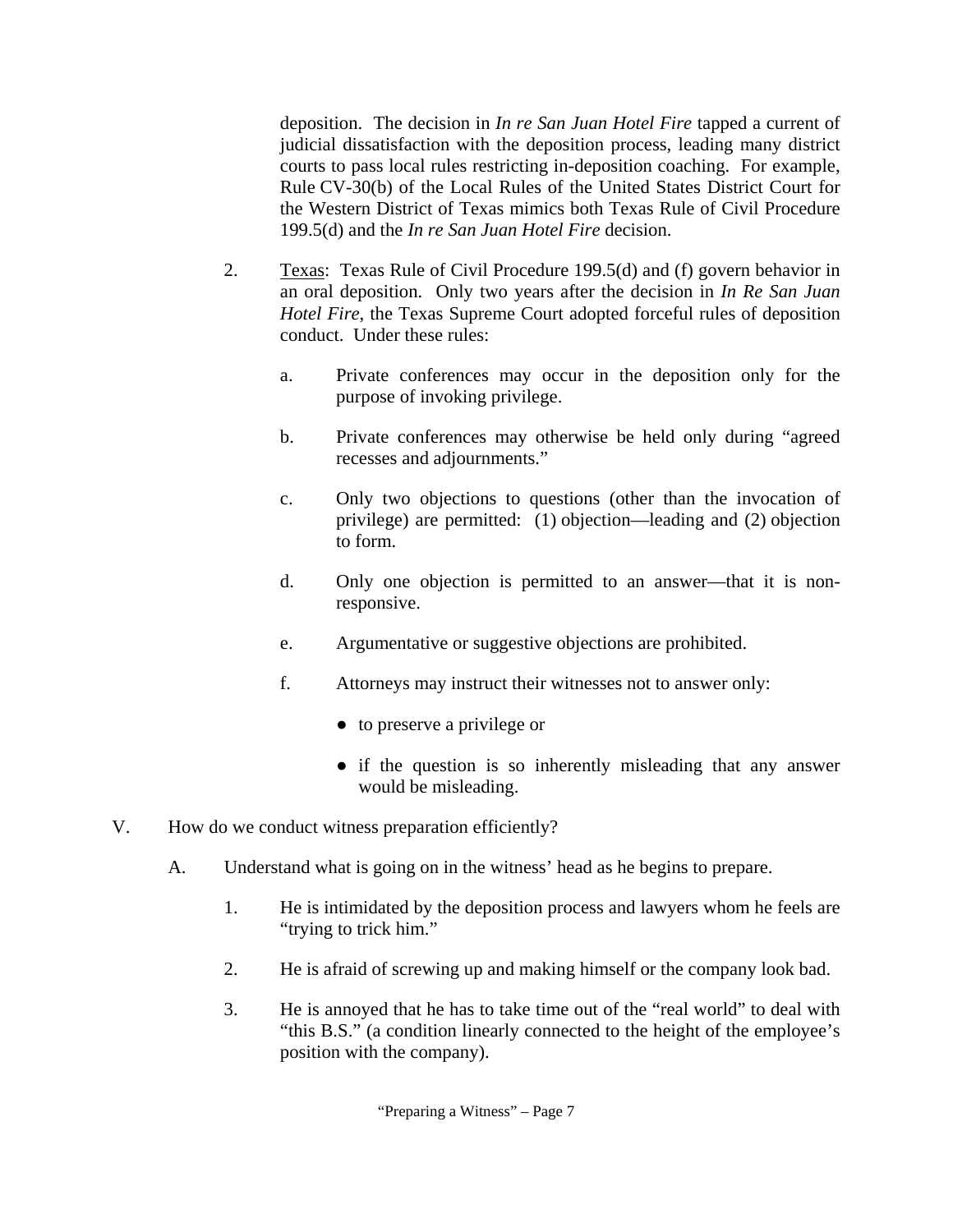- 4. He doesn't know or trust you all that much more than the opposing lawyer—you are all foreign to him.
- B. Understand your role in all of this. As the preparer, you're in charge until the time the first question is asked.
	- 1. Be a calming influence by acknowledging her feelings and giving them some validity. "I know this is very foreign to you." "You may be concerned that you'll screw up." "I know there is a very long list of other things you would rather be doing."
	- 2. Listen to her once you've given this opening. The witness may surprise you with new concerns or enable you to take some off the list.
	- 3. Explain all the basics you take for granted but which may be new to him. "You'll sit here, opposing counsel will sit over there, and the court reporter will be here. They may videotape." Reduce or eliminate surprises to reduce the witness' tension.
	- 4. Explain that he has rights, too—he isn't defenseless, and you are there to protect him.
	- 5. Reassure her by example and by substance that you know what you're doing.
	- 6. Reassure her that there are established methods of addressing the things that concern her and that they work, that you've prepared many witnesses and that she's in good hands.
- C. Assess the case and the witness before preparation commences.
	- 1. Assess case size and importance. Clearly, witness preparation is limited by the practical economic considerations that all lawyers face. No company prepares for a factually important deposition in a \$150,000 case the same way as it would for a \$150,000,000 case. By communicating with the client early in the case what will be necessary as the case proceeds, the lawyer avoids friction over time commitments.
	- 2. Assess the opposition's approach and get to the bottom line in your case as quickly as possible. Hours and hours of deposition preparation are wasted by counsel who has not focused on what the opposition is doing in the case and what they intend to do with the witness being prepared. Coming to know the opposition's case as well as your own is the ultimate cure for this problem. It enables the lawyer to unearth potential problems and to project the witness as well as possible in those problem areas. If this prepreparation work is not done, and if the client and lawyer have not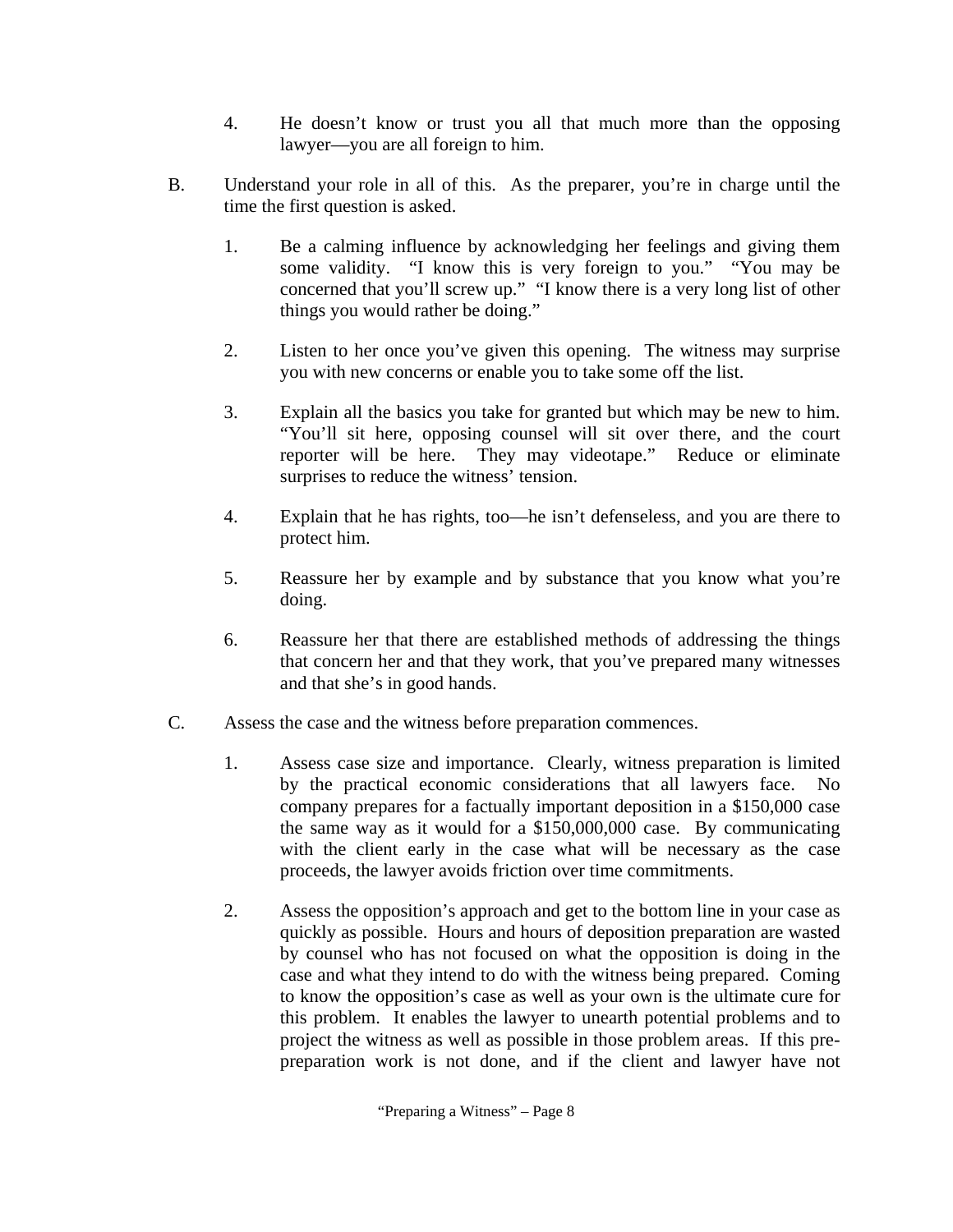resolved their fundamental approach to the case, the result is a choking uncertainty of the direction in which your case will go, as well as a concomitant waste of time.

- 3. Assess the witness' background for cues as to how easily the witness can be prepared.
	- a. Does the witness have experience in which she has been "under the lights" or under pressure to speak with an audience observing?
	- b. Does the witness have prior deposition experience? Was she well prepared for it, or has she been taught bad habits?
	- c. Does the witness come into the preparation carrying a "burden," such as being the instigator of a questionable decision or policy? Are the bad documents or events in the case traceable to her?
- 4. Assess the importance of the witness to the case. Similarly, even in sufficiently large cases, not all witnesses are of equal importance and some merit more time and effort than others. The software designer alleged to have stolen software from his prior employers in a theft of trade secrets case will clearly be at the epicenter of the controversy, while the third-tier salesman of the new product containing the implicated software will not. Allocate your assets, including the time for preparation, according to the importance of the witness to the resolution of the controversy.
- 5. Set the scope of true knowledge before meeting with the witness—then adjust as you meet with her. True knowledge consists of the information on topic that the witness actually has on a first-hand basis. A common mistake occurs when counsel prepare the witnesses under their charge to answer every possible question that may be asked of any witness in the case. This kind of preparation unduly stresses the witness, lengthens the preparation process and reduces focus on the truly critical factual information that a witness has to offer. Thus, *before* preparing the witness, determine the areas in which the witness has factual knowledge, then (1) prepare the witness to respond to the questions you know are coming and (2) teach her how to deflect "off topic" questions. The result is a shorter and effective preparation session and a better witness.
- D. Obtain the witness' full attention by hook or crook. Regardless of who they are, clients are frequently challenged to set aside enough time to focus upon witness preparation. The witness may be the focal point of communications amongst the client on a number of items and therefore constantly under assault with e-mails and cellular telephone calls. These interruptions are anathema to successful witness preparation and inevitably injure the final product.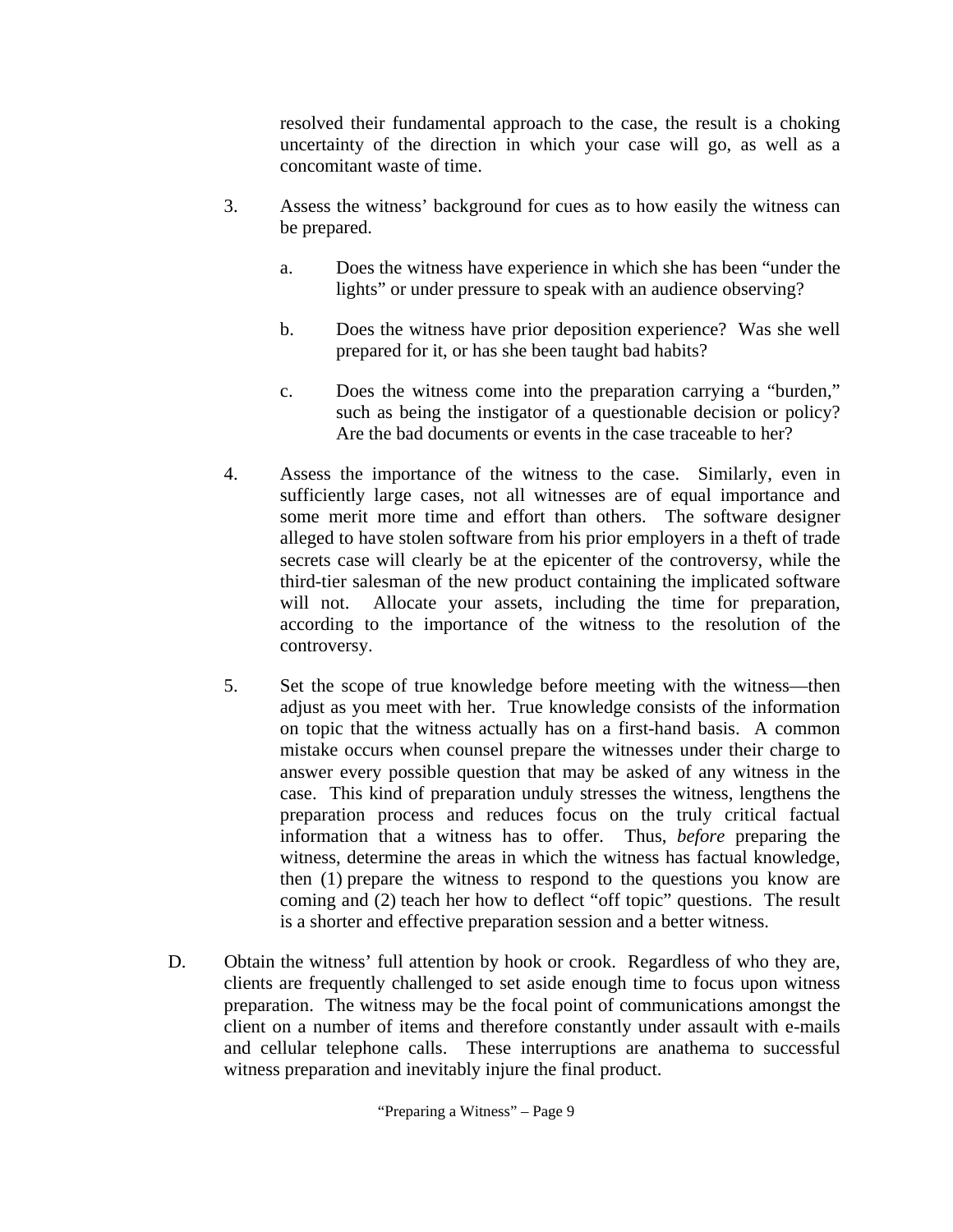- 1. Schedule. Get on the witness' schedule early and well before the deposition. Do so far enough in advance that the schedule can be preserved. You must sell to the client the importance of preparation.
- 2. Shut off and shut out the rest of the world. Lawyers are remarkably unproductive when their days are punctuated by 20 to 30 calls and 50 to 100 e-mails. What makes us think that witnesses will be any more successful in managing this overload of information?
- 3. Get out of the office. The distractions for your witness are multiplied at her office. Fellow employees feel free to drop in, and worse, the witness feels free to continue "working" because, after all, she is at work. Set up a separate location for witness preparation. If it must be done at the client's office, choose the executive conference center away from the work "bullpen."
- 4. The preparer must be focused and efficient. The key to obtaining the client's focus and best effort is her knowledge that you have already done your homework and aren't going to waste her time. You have to be prepared to "take" the witness' deposition before you ever begin preparation for it. By being as prepared as your opponent to take your client's deposition, you confirm to your witness that (1) this is serious business; and (2) you know what you are talking about.
- VI. Practice, practice, practice. If we have done our job, we already know the vast majority of questions that are to be asked of our witness. We've developed the opposition's game plan and we know what they intend to accomplish and whether or not it hurts us. We also now know the witness' whole story through the initial interview and the "true facts" that the witness possesses. We have explained the rules of the road so that the witness knows how the deposition will unfold procedurally. It is now time to prepare her for the nuts and bolts of the process.
	- A. All of the advocacy goals we seek can be obtained by differentiating the facts into "oaks" and "willows" and preparing the witness to stand tall on the oaks.<sup>1</sup>
		- 1. Oaks don't move with the wind; willows do. Oaks are the facts upon which the witness cannot bend and about which he cannot allow confusion to reign. On a macro level, they are the five to ten facts in the case that will make all the difference to the jury. On a micro (witness) level, they are the facts/opinions that this witness carries relating to those five to ten.
		- 2. Willows are everything else.

<sup>1</sup>  $<sup>1</sup>$  I thank my friend and former partner JC Nickens for these useful symbols.</sup>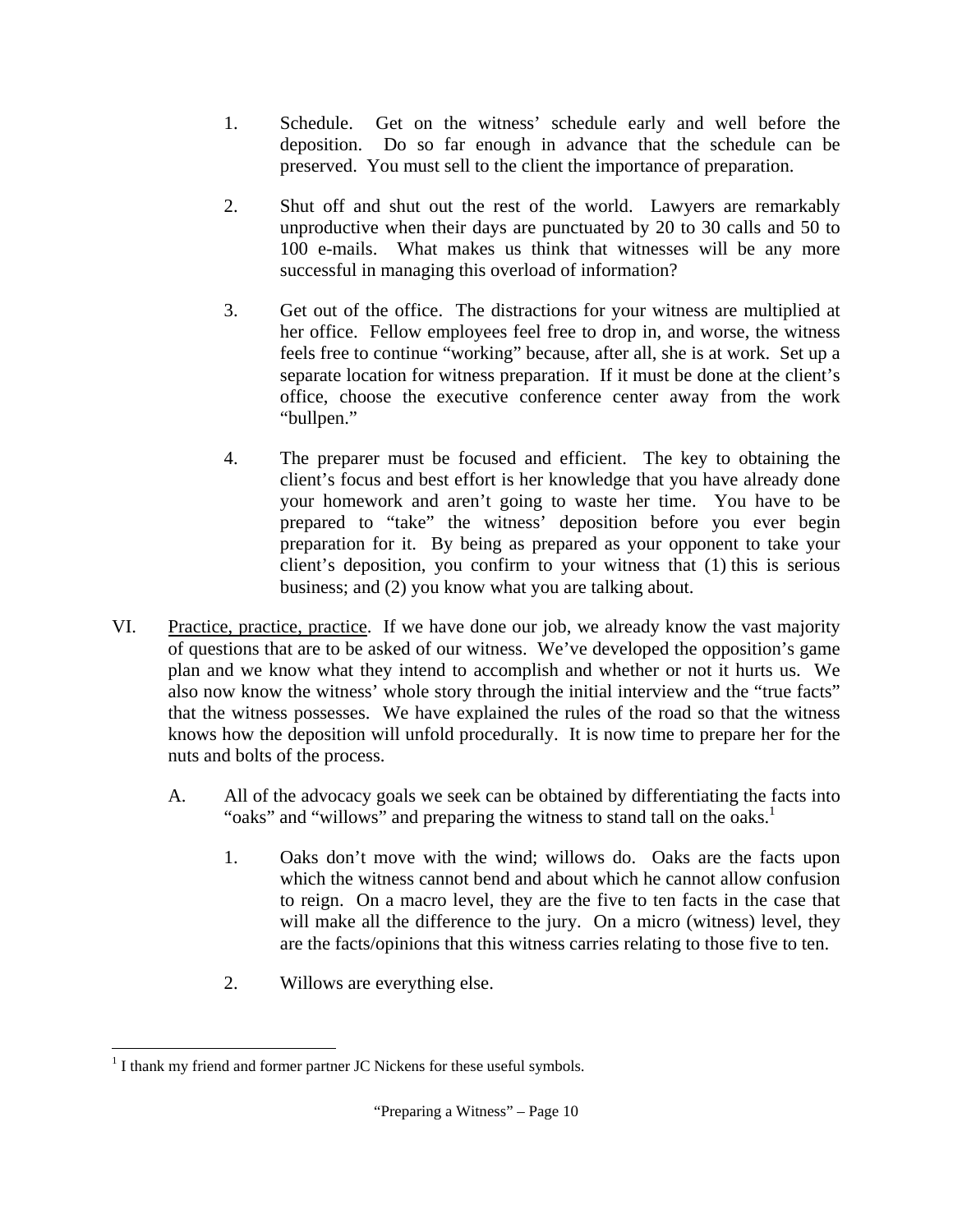- 3. By separating the facts into these two camps, you reduce the stress of the deposition for the witness by an enormous degree.
- 4. You also reduce the chance of producing inadvertently poor testimony on key subjects.
- 5. You make the witness more appealing by allowing him to be more relaxed and engaging.
- B. Introduce the witness to the **four basic rules** in answering any question. The rules referenced below look simple, and they are, but like all rules, they thrive on proper execution. A perfect golf swing in front of the cameras looks perfect, but it takes practice. Tell your witness to…
	- 1. Listen to the question. It sounds incredibly basic, but this is where about 95% of witness problems arise.
	- 2. Ask yourself: "Do I understand the question?"
	- 3. Ask yourself: "Do I know the answer to the question?"
	- 4. Give the truthful answer.
- C. Practice with the witness using videotape and repeating the same central issue ("oaks") questioning.
	- 1. Put him on videotape. There is no substitute for a witness watching himself. It leads to rapid self-correction. It also heightens his reliance upon you as a professional—you are prepared and you know what you're doing.
	- 2. Cross-examine on the oaks. Don't waste his time practicing on the background questions that the witness will hear—get after him on the oaks and see how he reacts to the most important questions.
	- 3. Repeat the same subject matter again and again until you and she are satisfied with the result. Once you are satisfied with the expression of testimony on the first key subject, move to the next key area and repeat it as many times as necessary. By repeating the same testimony again and again, you ingrain a *pattern* of response by the witness. The witness may think that you are teaching them "what" to say—when in reality you are simply teaching them how to deal with any series of questions.
	- 4. If you have time, practice a second time after a day's rest. Lessons sink in on day 1 and are reaffirmed on day 2.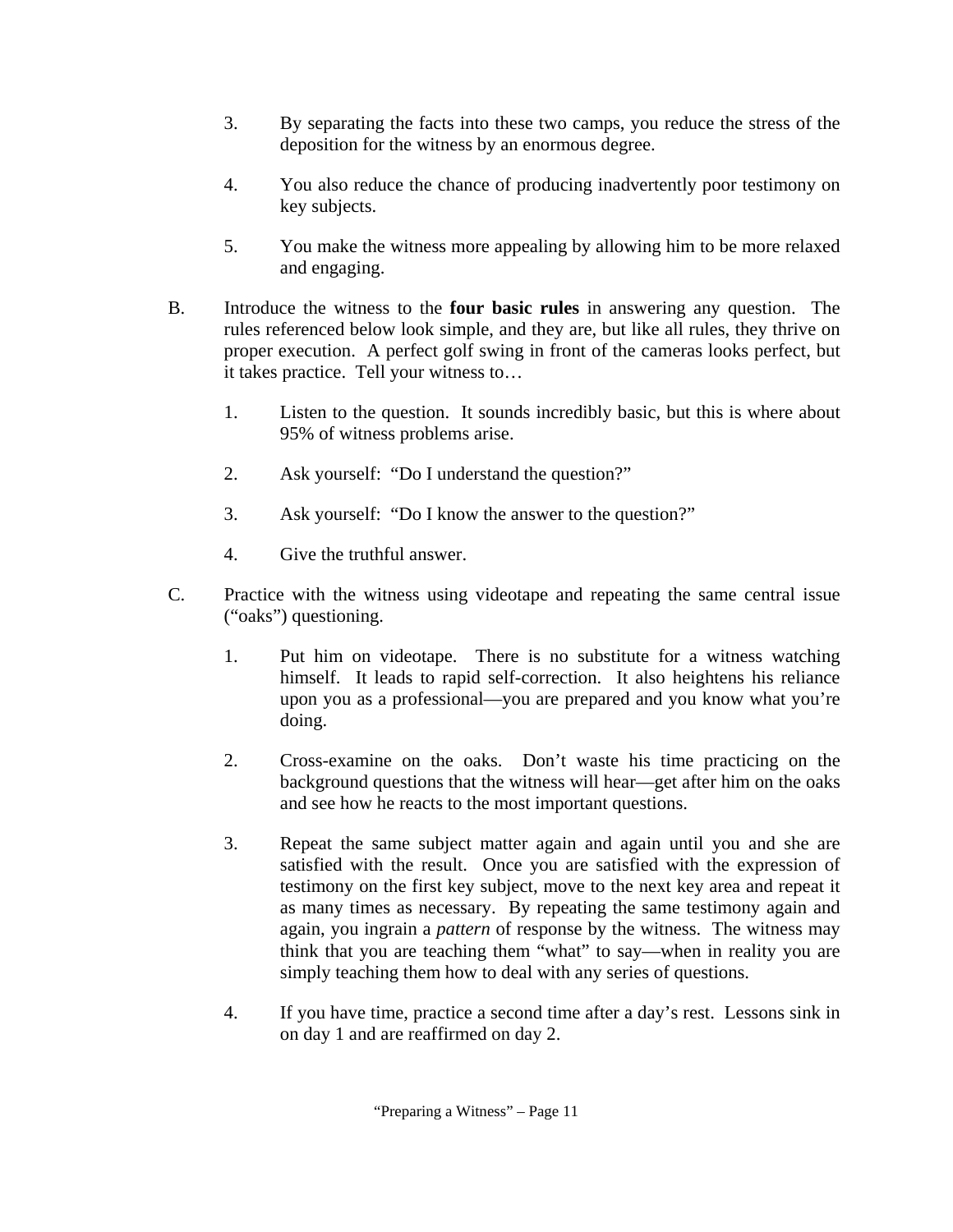- 5. Use your opponent's techniques, particularly if he regularly engages in deception.
- D. Avoid "don't lists." The tension visited on us as preparers causes us to worry that the witness will make serious mistakes. This tempts us to tell a witness "Don't say x" and "Don't say y or z." This is a mistake.
- E. It is your job as the preparer to prioritize the facts and spell out for the witnesses the oaks and the willows. Giving a list of 20 "don'ts" implicitly tells the witness to treat all fact issues equally. He is likely to fight every possible battle with the questioner but lose the war for credibility.
	- 1. He will go into the deposition performing the wrong function. Instead of performing the four basics, he is thinking "What did that lawyer tell me to say?" "What did he tell me not to say?"
	- 2. The result: he will look like a witness who is trying to avoid the obvious, or who is quoting his lawyer, in short, and guy who is shooting his own credibility in the foot.
	- 3. The cure: practice the four basic rules using the oaks. Work with him about how to say what must be said, then quit sweating.
- F. Corollary: Quit worrying about the "don't volunteer anything" bugaboo…
	- 1. The traditional first rule of deposition preparation was "don't volunteer anything." The basic notion is sound but gets over-applied.
	- 2. In today's information-intense corporate environment, the chance that the witness will volunteer a truly new and unsettling fact is diminished.
	- 3. The instruction comes at a price: (1) worry by the witness over whether he is giving up too much information and (2) a witness so afraid of volunteering that he fails to give complete and truthful testimony.
	- 4. The better practice: work on following Rule 1—to listen carefully. The witness who is asked if the car was blue and says it was a "blue Dodge Caravan traveling at a high rate of speed" is simply not listening to the question. Practice responsiveness, and it will largely correct the "volunteerism" problem.
- G. Let the witness know of some common deceptive practices and their cure. Here we underline the offensive portion of the question.
	- 1. *Absolute questions*. "Did you ever talk with Joe about x?" Your witness says "no," but the opposing counsel is sandbagging with documents that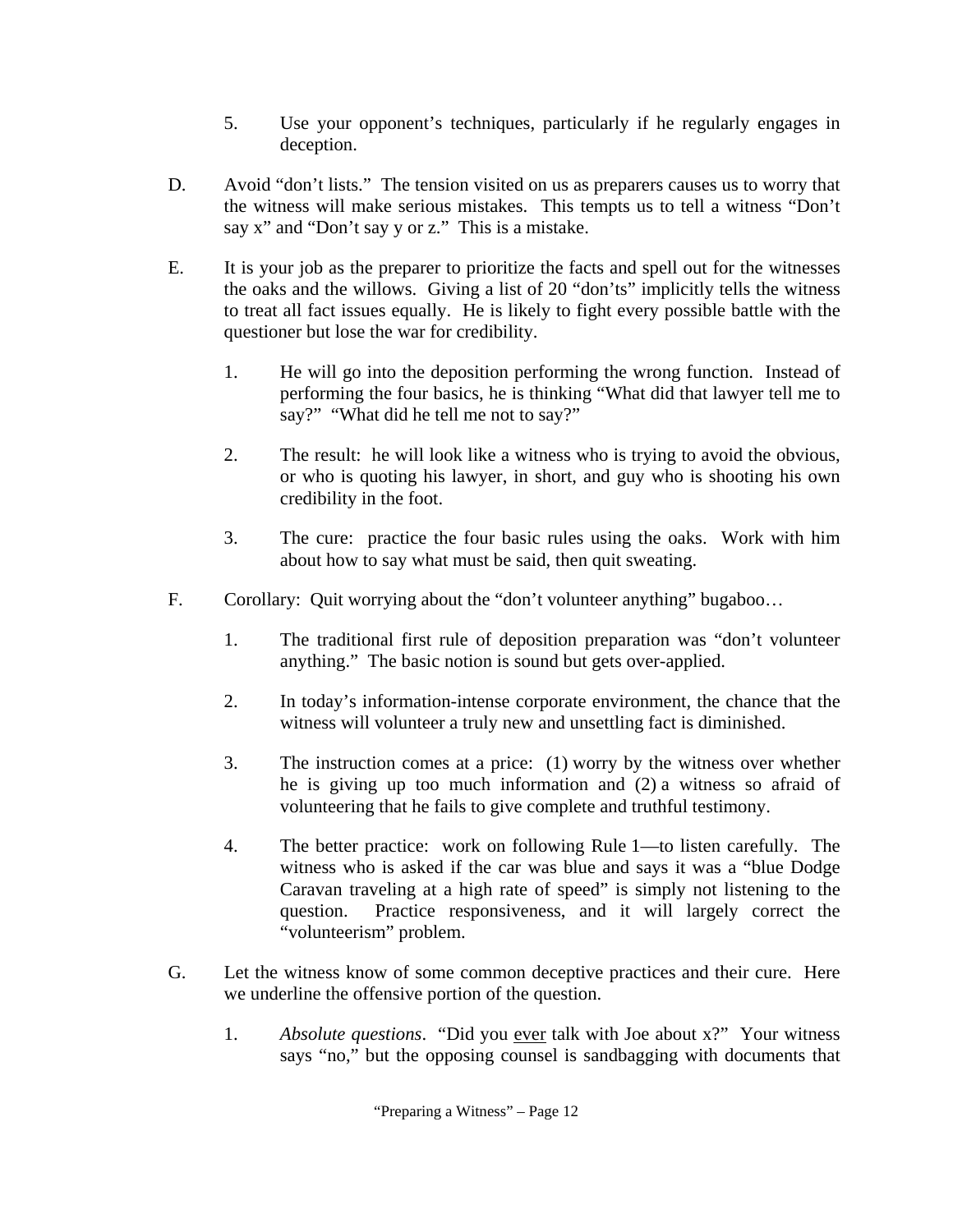show otherwise. Result: your witness gets impeached as being untruthful, when he is not.

*The solution*. When you hear the words "ever" or "never" or their equivalent, be wary of the exceptions. "I don't recall having a conversation, but I can't say it is impossible. If you have a document you'd like to show me, I'd be happy to look at it."

2. *Value-laden questions*. Wouldn't you agree that the fair way to approach this is "X?" "Isn't it ordinary for a partner to ignore some of the formalities?" "Wouldn't the honest approach to this have been to disclose the problem?" Result: your witness characterizes (and may mischaracterize) the company's conduct on behalf of all witnesses.

*The solution*. The virtually universal cure for these poison-pill questions is the truthful answer that "It depends." The answer forces the opposing lawyer to either give up or adequately define his question by asking "What does it depend on?" Either way, your witness gets a real question he can answer.

3. *Unfair hypothetical questions*. "If your look in your program code and find exact duplication of their program code, you would have no explanation for that other than theft, would you?" The truth is that the code was created from a mutually available public program used by both plaintiff and defendant.

*The solution*. "Not necessarily" or "It depends." The use of this answer to the unfair hypothetical removes any value your opposition may hope to get from it. The questioner now faces the Hobson's choice of either giving up or of letting your witness supply the true and exonerating facts in his answer.

4. *Documents taken out of context*. "You agree with me that it says right here 'We cannot go public with this problem on the horizon?'" when the document says in the following paragraph that the problem is about to be licked and other documents conclude that it was solved completely before the company went public.

*Solution*. "Yes, that is what *this* document says." The lawyer is entitled to gather answers to as many stupid or ineffectual questions as he wants. The witness is asked "Does it say  $X$ ?," and if the answer is "yes," he gives it. The witness must trust his counsel to ask on redirect "What happened with the problem?" and thereby to blow the misleading testimony out of the water by permitting the witness to testify that the problem was fully corrected before their stock went public. The only time the lawyer should step in is when the answer is inherently misleading because of question